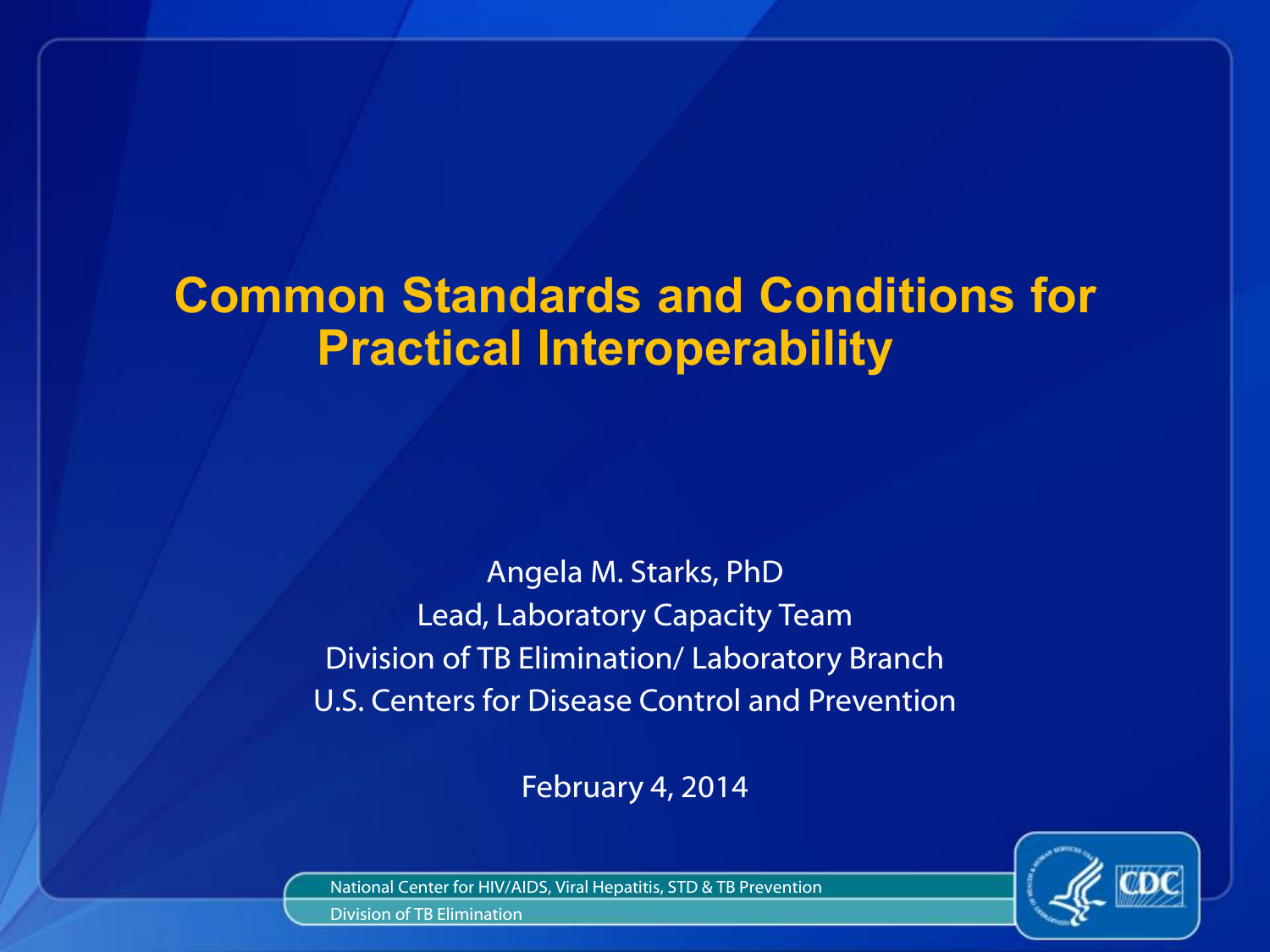#### **Considerations for Common Standards**

- $\Box$  Enables collection and comparison of data through consistently employed formats or processes
- $\Box$  Requires approach that becomes well-established and endorsed by global community
- $\Box$  Basic considerations include variables, differences in method output, file formats, data delivery methods, quality standards, and consistent interpretative criteria and language
- $\Box$  When no accepted standards exist, neccesitates adoption of "best" practice" with sufficient flexibility for future advancements including new methods and variables
- $\Box$  Challenge is existing disparate data sets with different variables and lack of standardization for terms or values included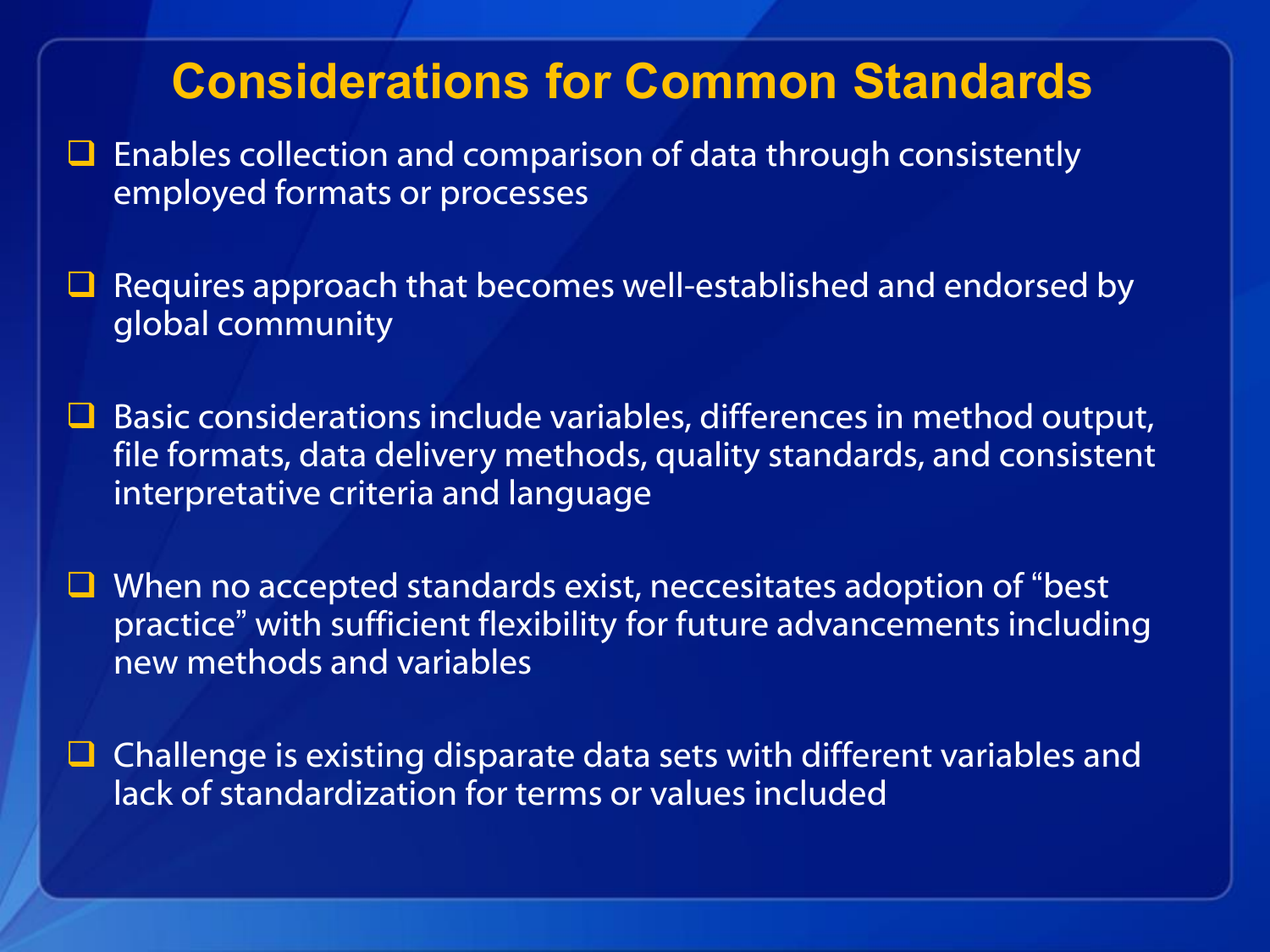### **Conditions for Practical Interoperability**

- Goal primarily to integrate data (e.g., genotypic, phenotypic, and clinical when available) from multiple datasets into a single database that improves accessibility and analytic capacity for different end users
- $\Box$  Requires establishment of common standards and engagement to eliminate or minimize barriers to data sharing
- $\Box$  Considerations should include defining needs for all end users (e.g., R&D, clinical trials, surveillance, and clinical care)

 Interoperability could include ability to exchange data with surveillance or laboratory information management systems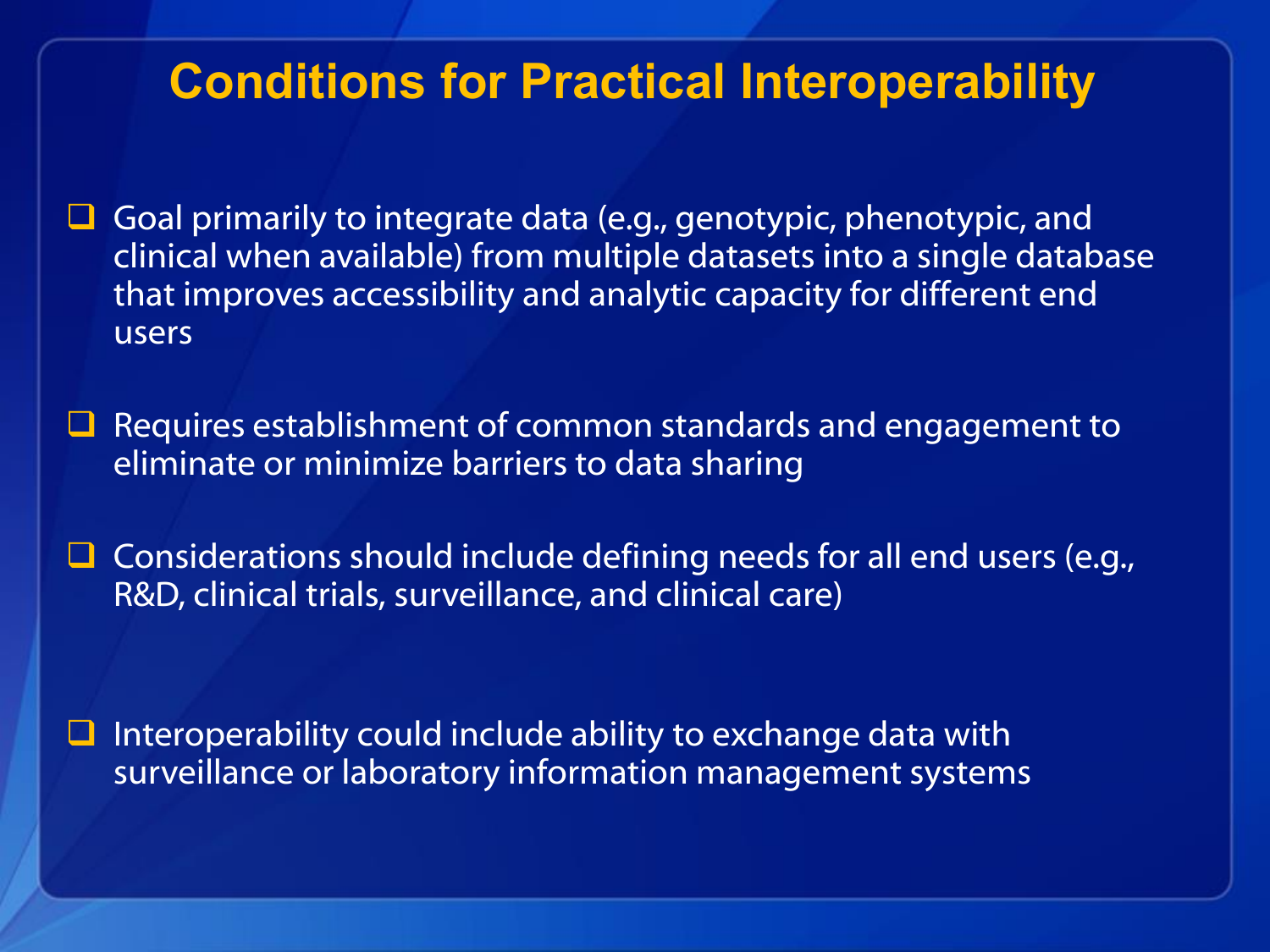**STANDARDIZING LABORATORY REPORTING LANGUAGE** Common Standards and Conditions for Practical Interoperability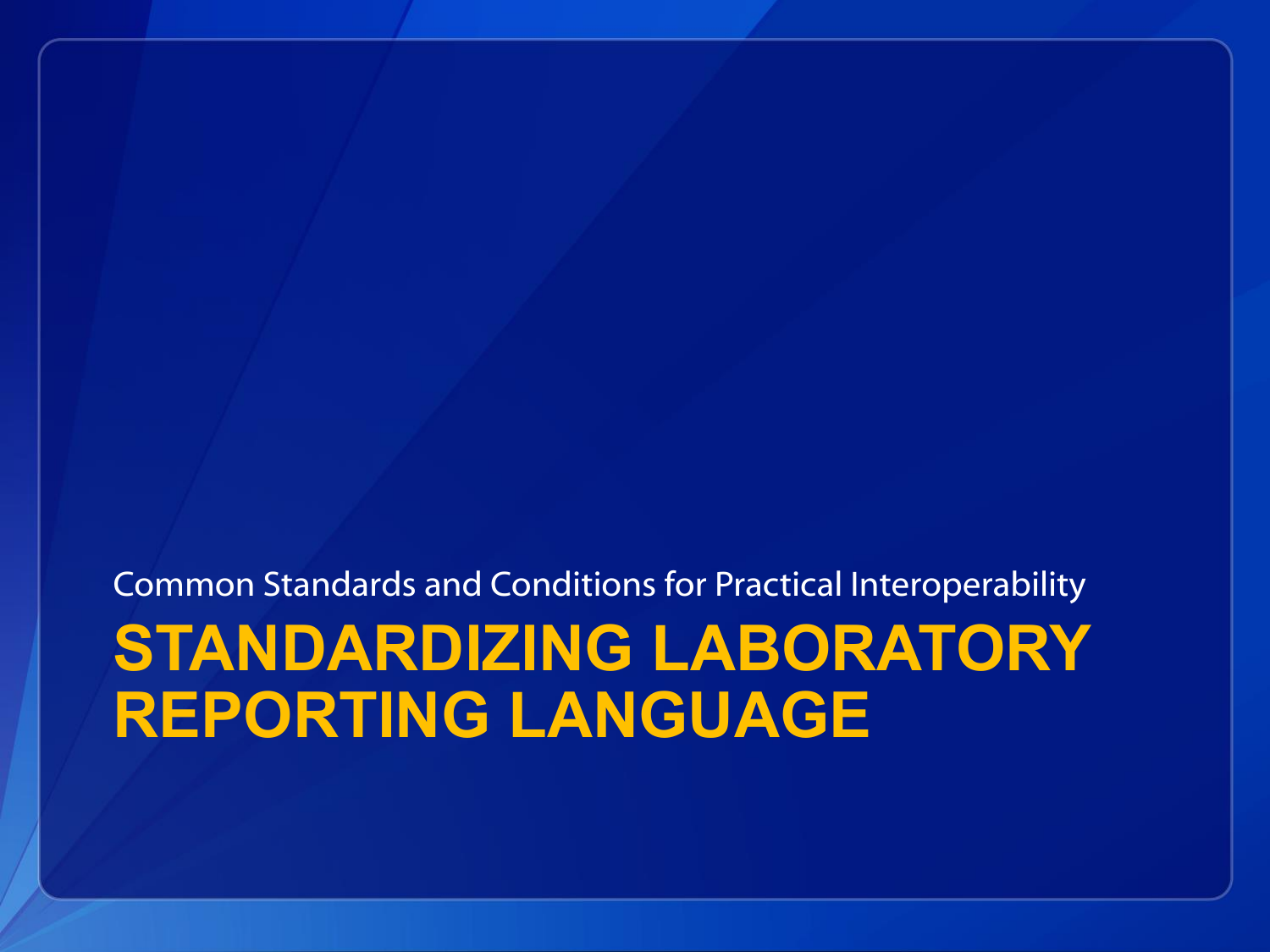### **Standardization of Reporting Tuberculosis Molecular Diagnostic Results**

- $\Box$  Consultation to gather expert opinion on optimal terminology, data components, interpretive language, and format for results reporting
	- Consensus was not sought and all views were recorded
- **□** Focused on molecular detection of drug resistance and merging of molecular and phenotypic drug susceptiblity test results
- Consultation hosted by U.S. CDC and Association of Public Health Laboratories in October 2013
- **□** Discussed laboratory reports for clinical use and outlined considerations for surveillance reporting
- $\Box$  Participants included healthcare providers, surveillance staff, U.S. TB programs, and laboratorians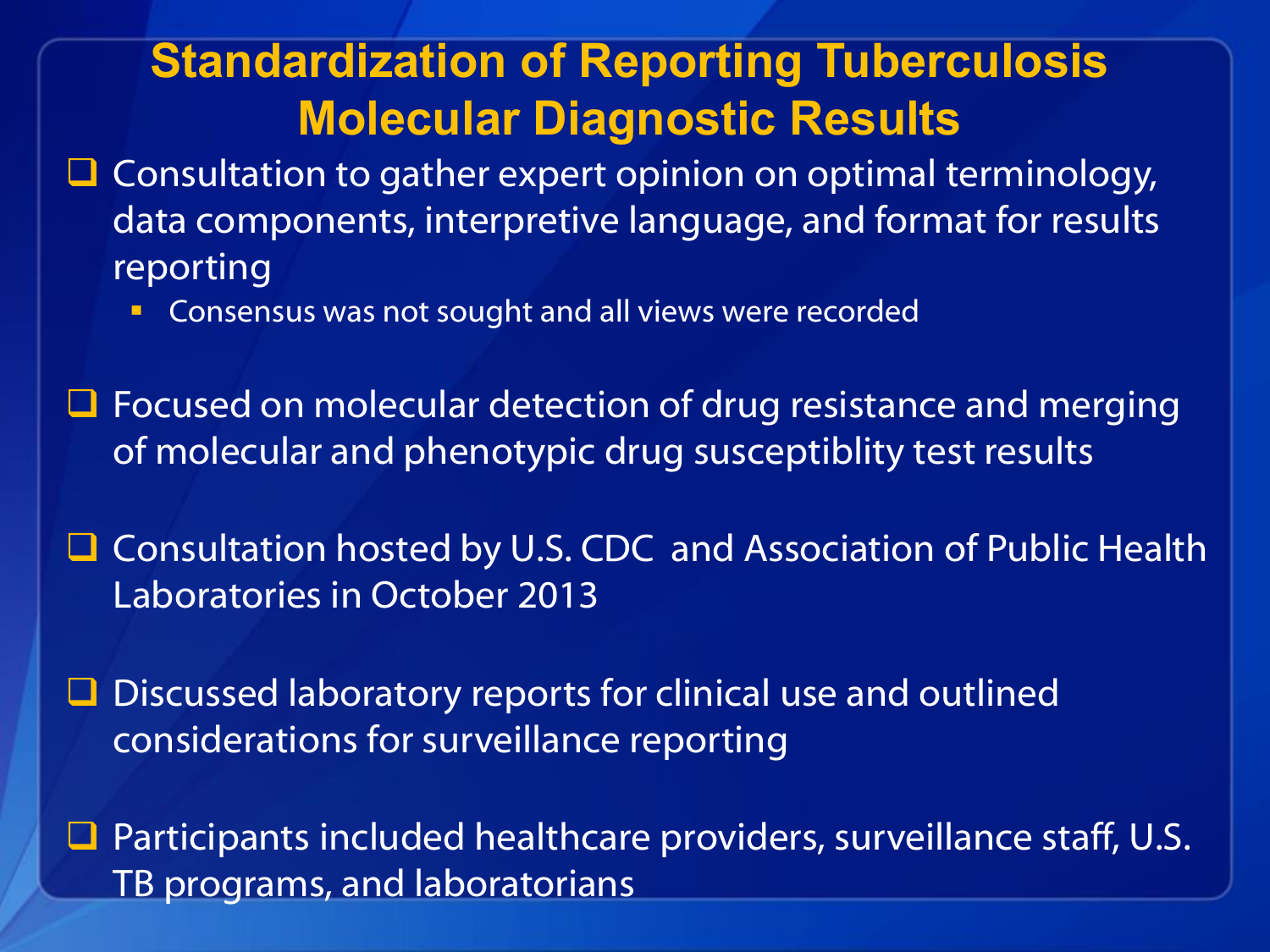#### **Consultation Discussion Points**

 $\Box$  Most participants indicated that reports would optimally include

- **Sample type**
- **Method performed**
- Gene name
- **Performance characteristics**
- Result (mutation as 3 letter amino acid designation when applicable or resistant/susceptible for phenotypic testing)
- **Test limitations**
- **Simple language (mutation detected/not detected)** 
	- o Avoid use of technical terminology (e.g., synonymous, nonsynonymous, single nucleotide polymorphism, and frame shift)

 Interpretive comments essential and based on specific drug and target

- **Must evolve with changing science and improved understanding**
- **Should reflect clinical significance when known**
- Should provide overall conclusion when phenotypic results available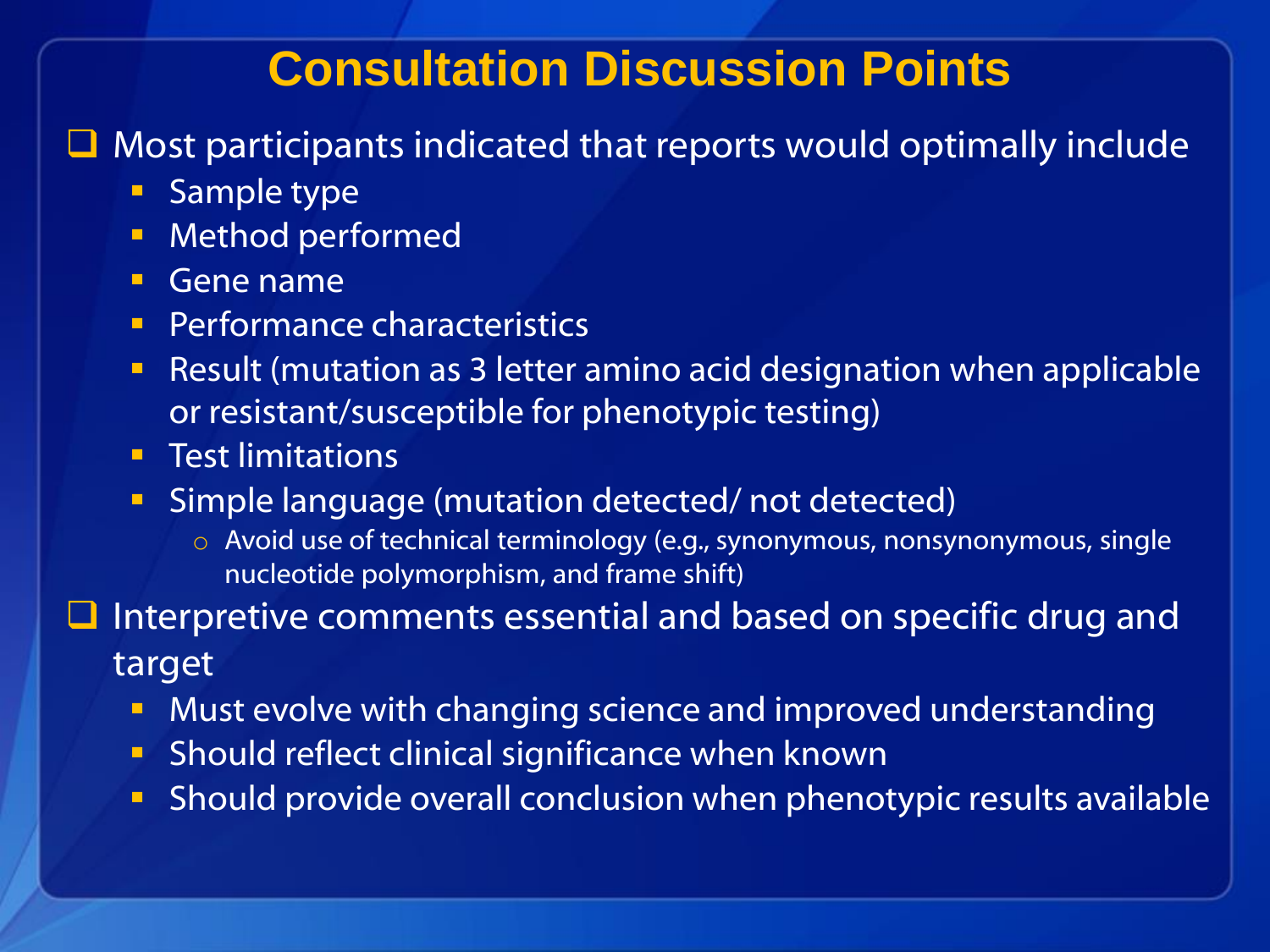#### **Consultation Discussion Points (2)**

- $\Box$  Development of a publically available, curated database for aggregating available data
	- Limit contributing laboratories based on strictly defined criteria for genotypic and phenotypic methods (e.g., experience, testing volume, approved/endorsed methods, EQA, consultation expertise, licensing/ accreditation, and quality management systems)
	- **Content might include drug, specimen collection date, source, gene,** mutation, method/platform, phenotypic method, phenotypic result, interpretive comments, lineage)
	- **EXTE:** Link to clinical outcome data when available
	- **Include literature citations**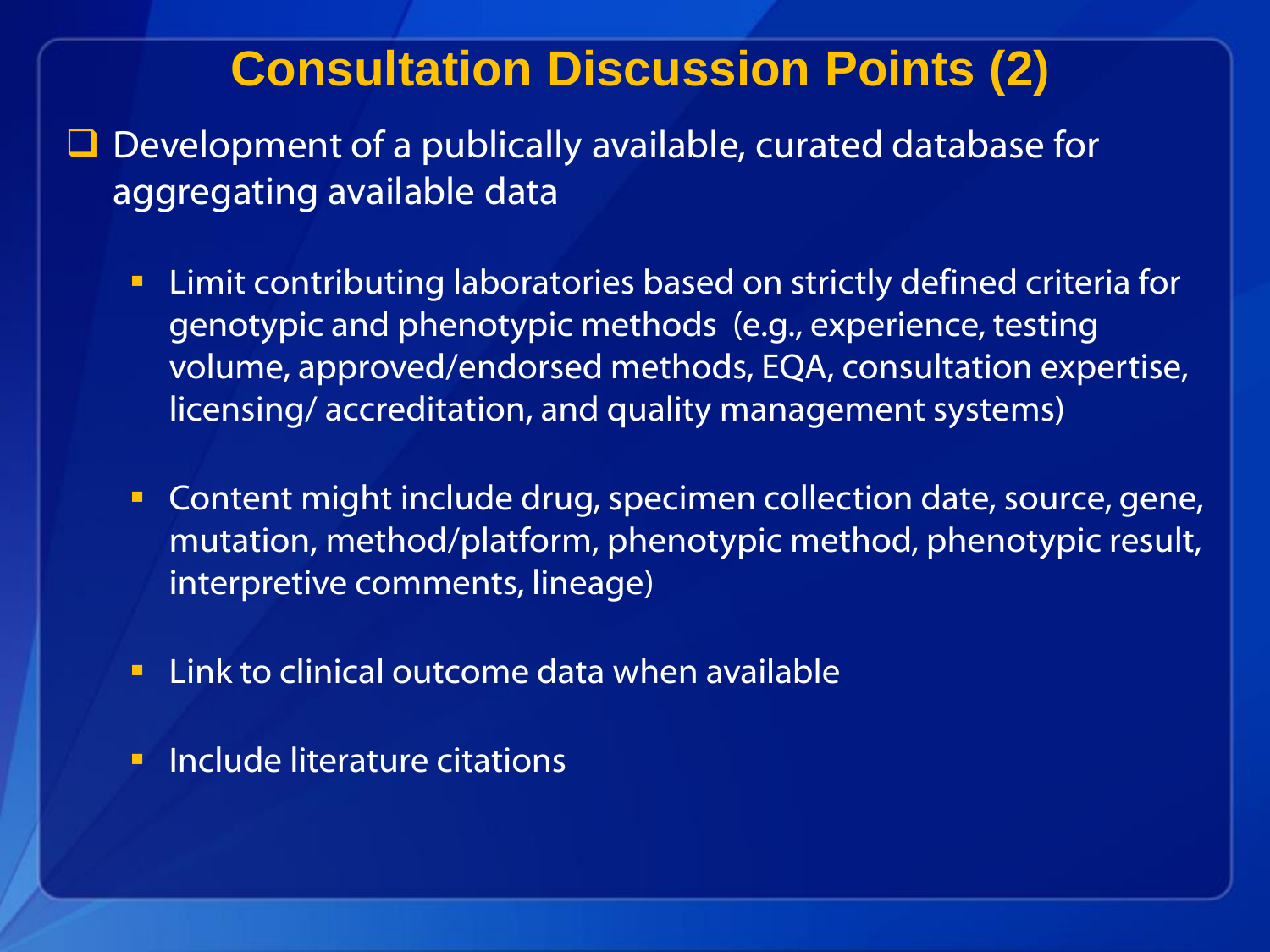### **Consultation Discussion Points (3)**

 Recognized need to facilitate standards development for reporting language through engagement with partner organizations (e.g., Clinical and Laboratory Standards Institute)

Engage in global efforts for database development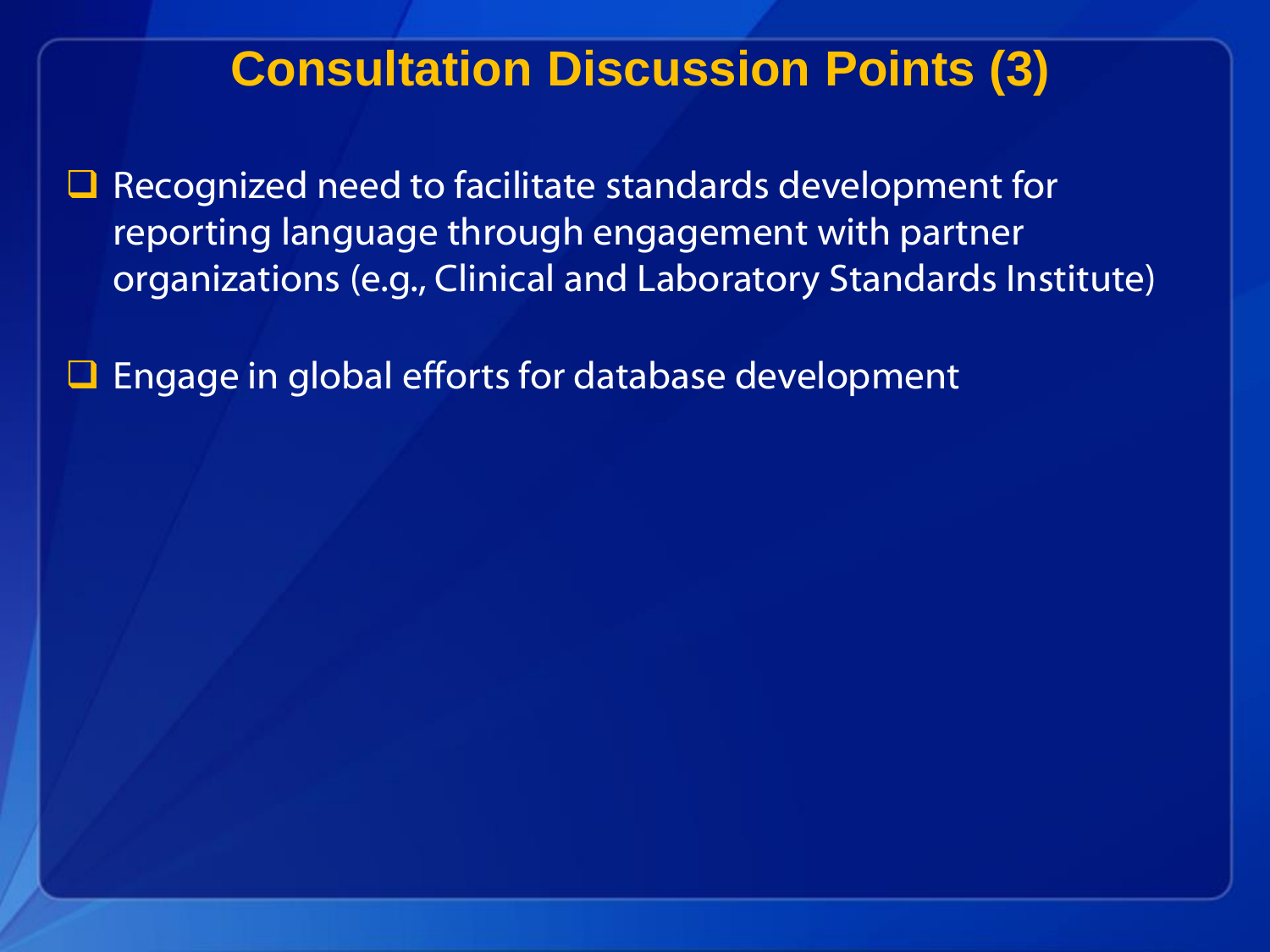### **Considerations for Standardization**

- What is considered the "gold standard" for interpretation?
- What interpretive comments are provided for novel mutations?
- How are silent mutations described?
- How much information should be provided to aid in understanding discordant results?
- $\Box$  What is the threshold when the complexity of information provided challenges data accuracy for surveillance reporting?

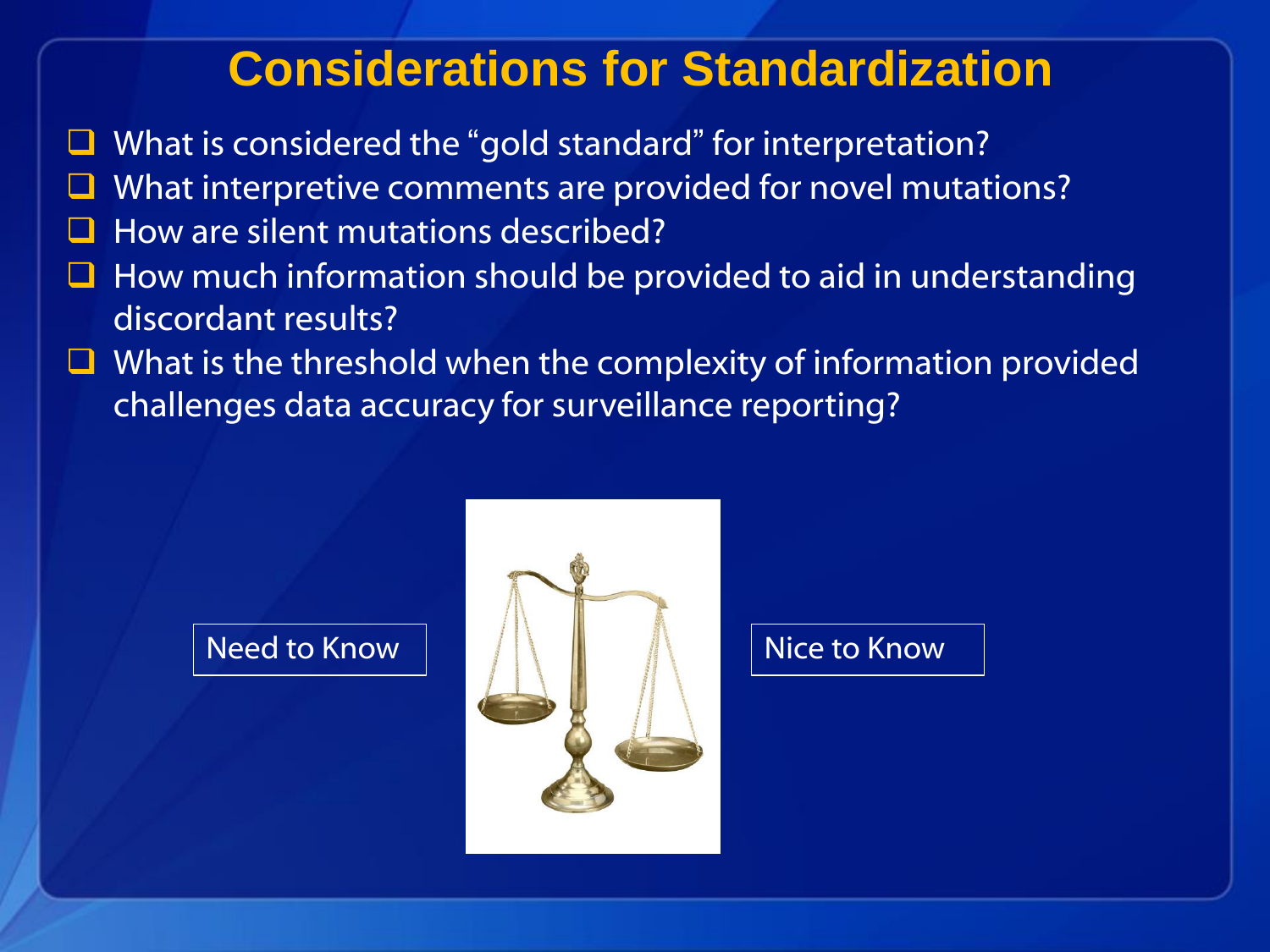### **Final Thoughts**

 $\Box$  Common language needed for laboratory reporting and unified database

- Saves resources through reducing duplication of effort
- **Improves accessibility of data and understanding of results**
- **Aids in modification or development of surveillance systems as data** are standardized
- **Must be usable and widely accepted to ensure sustainability**
- $\Box$  A complex network of potential end-users
	- Database could be used for many purposes including research and development of diagnostics, alternative clinical algorithms, surveillance, and laboratory reporting for clinical use
	- **CPTR** effort identified the need for a database to serve all purposes

 $\Box$  Must keep this complexity in mind with the ultimate goal of improving patient outcomes and public health